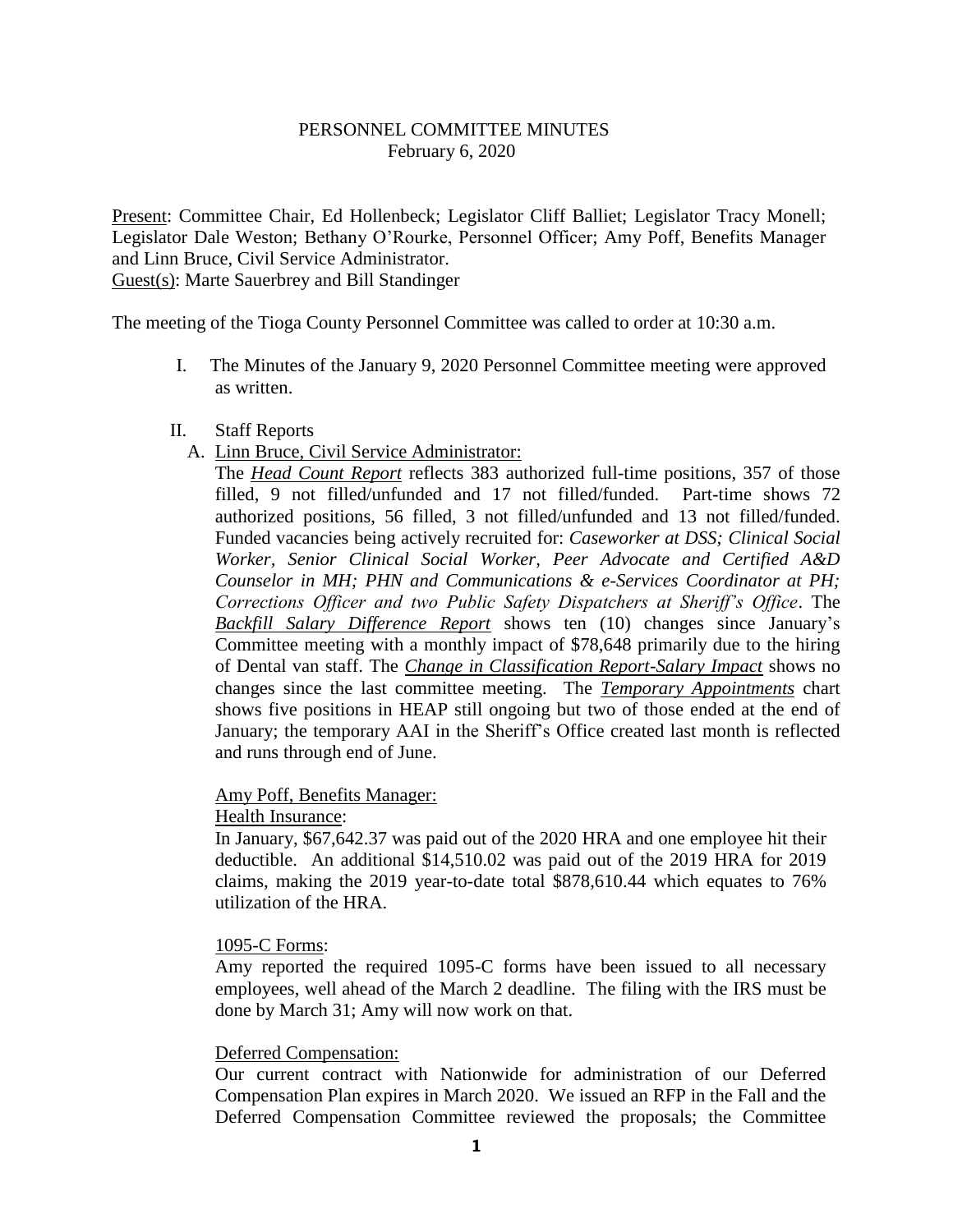recommends entering into another contract with Nationwide. A factor that heavily contributed to the recommendation is the 3.5% interest rate offered by Nationwide for their Fixed Account, which many of our employees participate in, as compared to 2.2% or lower offered by other companies. A resolution is being presented this month to enter into said contract with Nationwide Retirement Solutions.

Amy also updates that OneGroup, who will be handing the RFP process on our behalf in search of a new Workers' Compensation TPA, has provided a draft RFP which we are currently reviewing.

### B. Bethany O'Rourke, Personnel Officer

# Budget Tracking Report:

 The budget tracking report for end of January 2020 was displayed for review. Bethany noted an overage in one line item of \$30 due to an oversight in the Budget prep process.

# III. Old Business:

### Non-Union Salary Study:

Bethany is drafting the RFP and will have Gary Grant and Pete DeWind review before it is issued. Bethany has also asked every non-union employee to review their current job description and advise her of any suggested updates by February 21, as the consultant will likely refer to the job descriptions as part of the study.

# IV. New Business:

# I4A Program 2020:

Bethany explained that in addition to repeating the 2018 program, new hires since 1/1/18 will be required to attend a presentation of the *County Government 101* session; presentations are scheduled for March and October. Due to overtime issues, new hires at the Sheriff's Office will view a powerpoint instead of attending a presentation. Department Heads and Legislators may also be offered a training session.

# V. Resolutions:

Authorize Contract with Nationwide Retirement Solutions for Deferred Compensation Program: This authorizes the Legislative Chair to sign a contract with NRS to be our Deferred Compensation Plan administrator for the period of March 8, 2020 – March 8, 2025.

Authorize Appointment to title of Assistant Public Defender (PT): This authorizes a salary of \$35,000 for Jay Wilbur as Assistant Public Defender (PT) to start February 12, 2020.

Authorize Salary of Public Health Nurse: This authorizes the Public Health Director to pay a new Public Health Nurse at the top of the range (\$56,617) effective February 18, 2020, as allowed for in Article 4, Section B(1) of the CSEA contract with Legislative approval.

Abolish Position, Increase Salary of one Employee, Authorize two Backfills: This